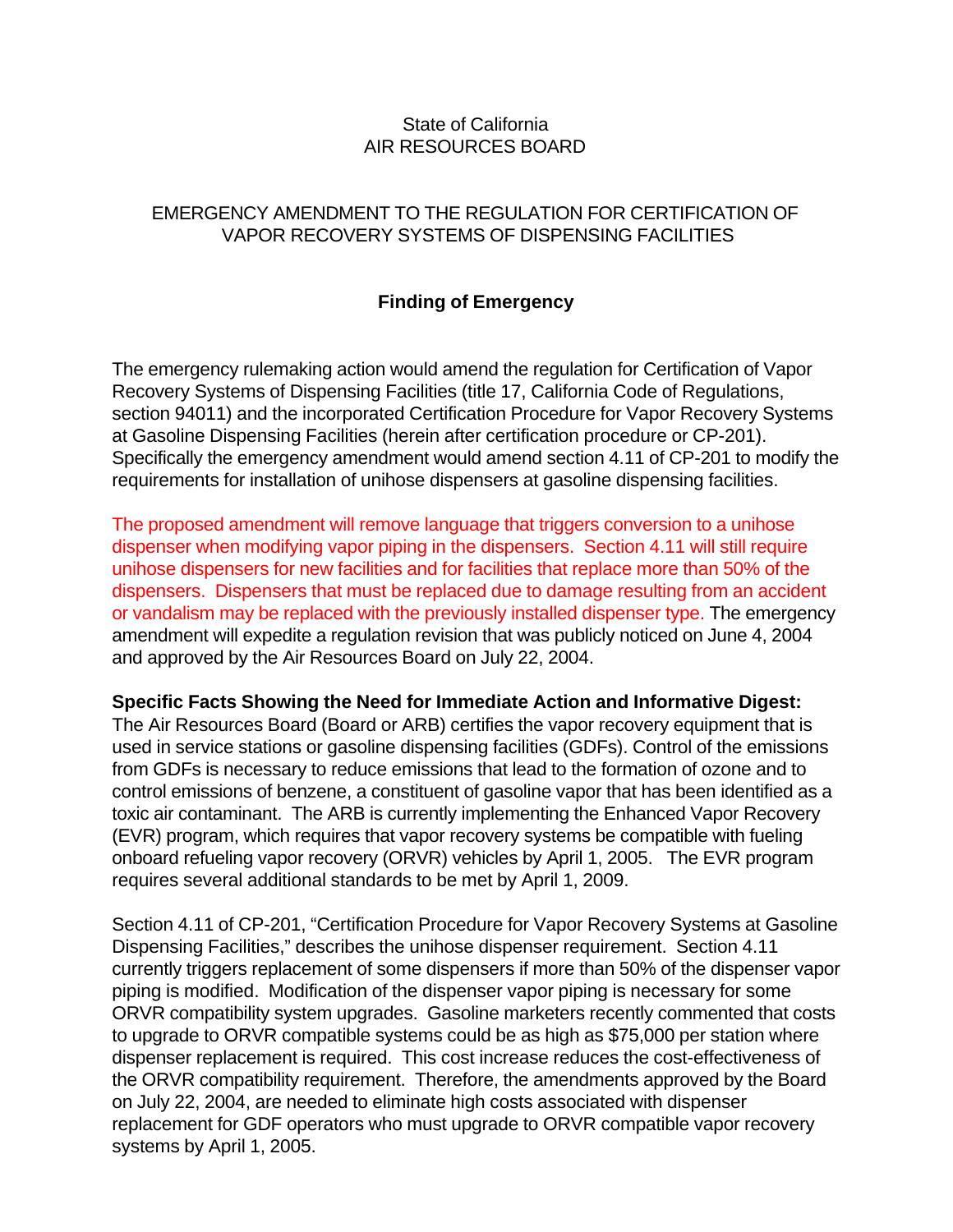Unihose dispensers have two gasoline nozzles with associated hoses and couplings compared to six sets of nozzle equipment for "six-pack" dispenser configurations. Unihose dispensers are preferred in order to minimize possible leak sources, and are thus required for new installations. However, no emission reductions have been claimed when switching from "six-pack" to unihose, and the EVR regulations provide that non-unihose dispensers may continue to be used as part of EVR systems for the remainder of their useful life.

 requirements within an 8-month timeframe. Therefore, districts issuing permits for ORVR upgrades need to know that the regulations approved by the ARB will be effective now The emergency amendment of the certification procedure is necessary because GDF operators are currently in the process of obtaining local permits from the Air Pollution Control Districts (Districts) and arranging for ORVR compatibility upgrades in order to ensure compliance by the April 2005 ORVR deadline. The permitting process must be expedited because, as the California Independent Oil Marketers Association (CIOMA) testified before the Board at the July 22, 2004 hearing, permitting of changes at service stations can take up to one year. Similarly, the Western States Petroleum Association (WSPA) commented to the Board that it would be difficult to obtain the necessary permits, retain and schedule contractors, construct and convert gas stations to comply with ORVR before they can grant GDFs the relief of allowing them to continue using their six-pack dispensers when they conduct their ORVR upgrades. Unless the proposed amendment to the unihose requirement is allowed to take effect immediately then, some GDF operators will be forced by the Districts to incur the substantial additional expense of converting their "six pack" dispenser configurations to unihose configurations when they make the changes necessary to comply with the ORVR requirements that take effect in April of 2005. Accordingly, immediate action is needed to avoid these substantial costs associated with replacing the "six pack" dispensers which would result in few if any emission reductions. Avoiding unnecessary costs will ensure that GDFs have adequate funds available to comply with future EVR requirements.

For the above reasons, the emergency amendment of the certification procedure is necessary for the immediate preservation of the public peace, health and safety, or general welfare.

**Comparable Federal Regulations:** There are no comparable federal regulations that certify gasoline recovery systems for service stations; however, changes to ARB vapor recovery regulations have a national impact. ARB certification is required by most other states which mandate Phase I or Phase II vapor recovery at service stations.

**Local Mandate Statement and Statement of Costs/Savings to State and Local Agencies:** Gasoline dispensing facilities operated by state agencies (such as the Department of General Services, California Highway Patrol or Caltrans) or by local agencies may realize some savings by not having to convert existing dispensers to the